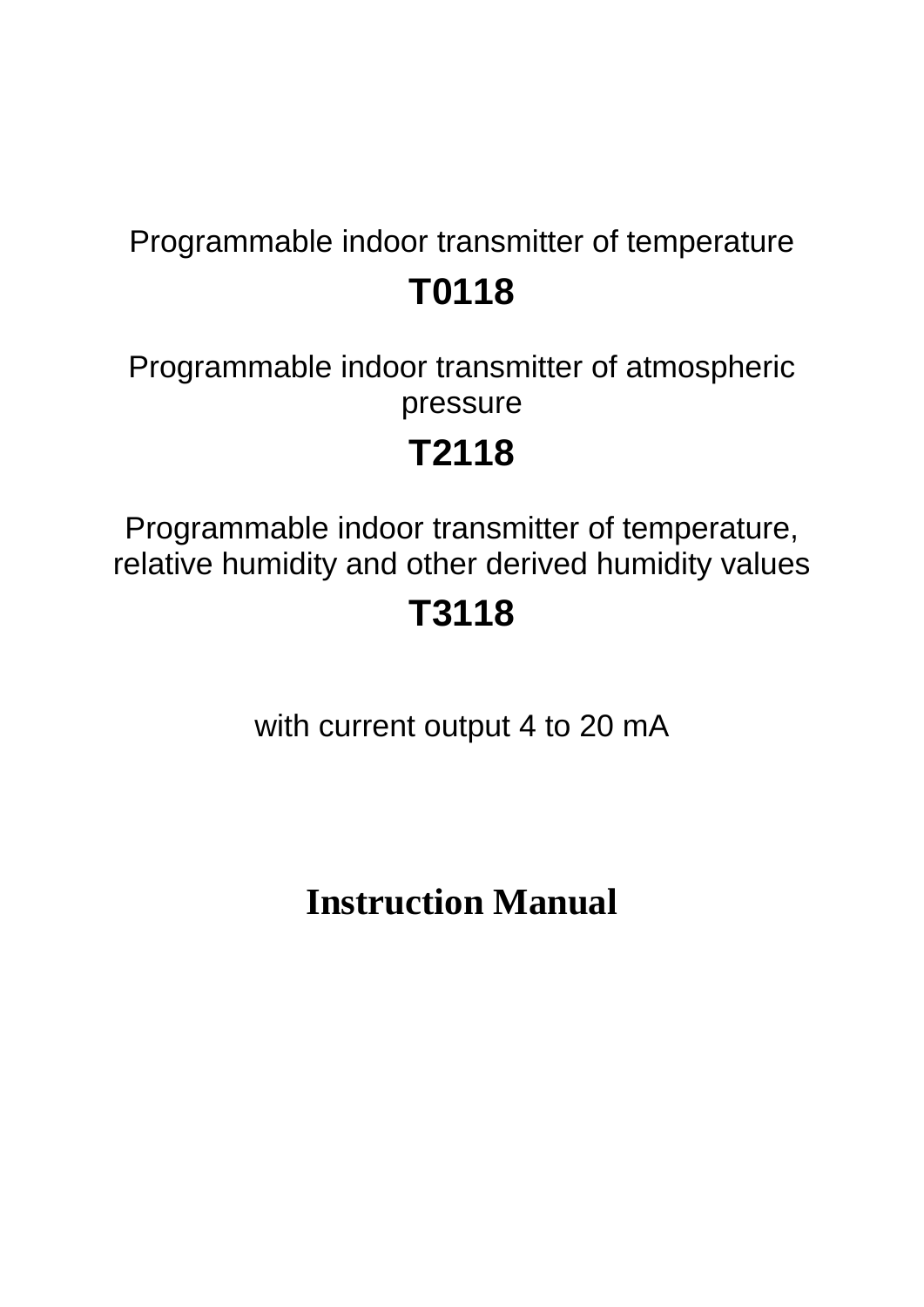# **Instruction Manual**

| Device type  | <b>Temperature</b> | <b>Humidity</b>          | <b>Computed value</b> | <b>Pressure</b> | Output name |
|--------------|--------------------|--------------------------|-----------------------|-----------------|-------------|
| <b>T0118</b> |                    |                          |                       |                 |             |
| <b>T2118</b> |                    | $\overline{\phantom{0}}$ |                       |                 |             |
| <b>T3118</b> |                    |                          |                       |                 |             |

Devices are designed for indoor applications. By device type (see previous table) they can measure ambient temperature at °C or °F, relative humidity of air without aggressive ingredients or atmospheric pressure at hPa, PSI, inHg, mBar, oz/in<sup>2</sup>, mmHg, inH<sub>2</sub>O or kPa. Unit choice is provided by User's software – see later. It is possible to choice one of the following computed value (for T3118 device only): dew point temperature, absolute humidity, specific humidity, mixing ratio or specific enthalpy. Device T2118 supports pressure correction for altitude setting (offset).

All device setting is performed by means of the PC connected via the optional SP003 communication cable (not included in delivery) and User's software *Tsensor*. Program *Tsensor* for device setting is available to download free at [www.cometsystem.cz.](http://www.cometsystem.cz/) It supports make the adjustment of the device too. This procedure is described at file *"Calibration manual.pdf*" which is installed commonly with the software.

Program enables to set own device output range, unit selection and make an adjustment process. For T3118 device allows to assign required measured value to one of the two device outputs, it means assign temperature, relative humidity or computed value to output I1 or I2 and set its range. It is also possible to assign both outputs to the same value (with the same range), if two evaluation devices are necessary to connect. Device is connected to circuitry by means of one or two **galvanic isolated** loops. Each loop has two-wire connection and each loop requires power from evaluation device. It is always necessary to connect current loop I1 for proper device function (from loop I1 part of the device is powered). If current loop I1 is opened or disconnected, then loop I2 and LCD will not work.

Measured and computed values are optionally shown on dual line LCD display. If there are two values displayed at one LCD line, they are periodically switched between both readings with period of 4 seconds. Display can be switched OFF totally too.

Temperature, relative humidity eventually pressure sensors are non-removable device parts. Please read instruction manual before the first device connection.

### **Device setting from the manufacturer**

If special setting was not required in the order device is set from the manufacturer to the following parameters:

**T0118: output I1:** temperature, range from 4 to 20 mA corresponds with **-10 to +50 °C**

**T2118: output I1:** atmospheric pressure,

range from 4 to 20 mA corresponds with **800** to **1100 hPa** correction for altitude **0 hPa** (absolute pressure)

**T3118:output I1:** relative humidity, range from 4 to 20 mA corresponds with **0** to **100 % RH output I2:** temperature, range from 4 to 20 mA corresponds with **-10 to +50 °C**

**LCD display:** switched ON

**Change of this manufacturer** device setting is possible with the PC connected via the optional SP003 communication cable and User's software *Tsensor* as described at the end of this document.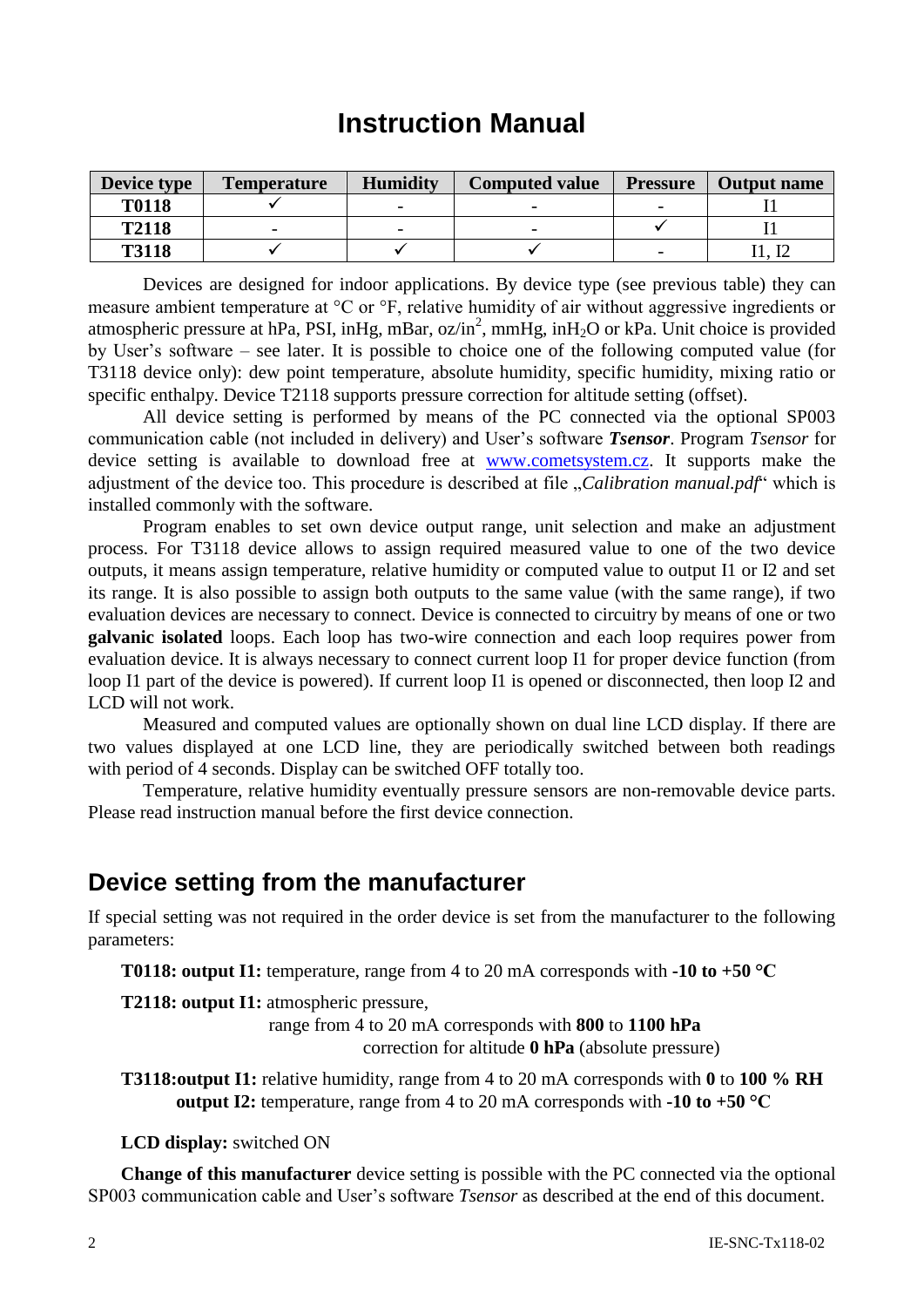# **Dimensions**

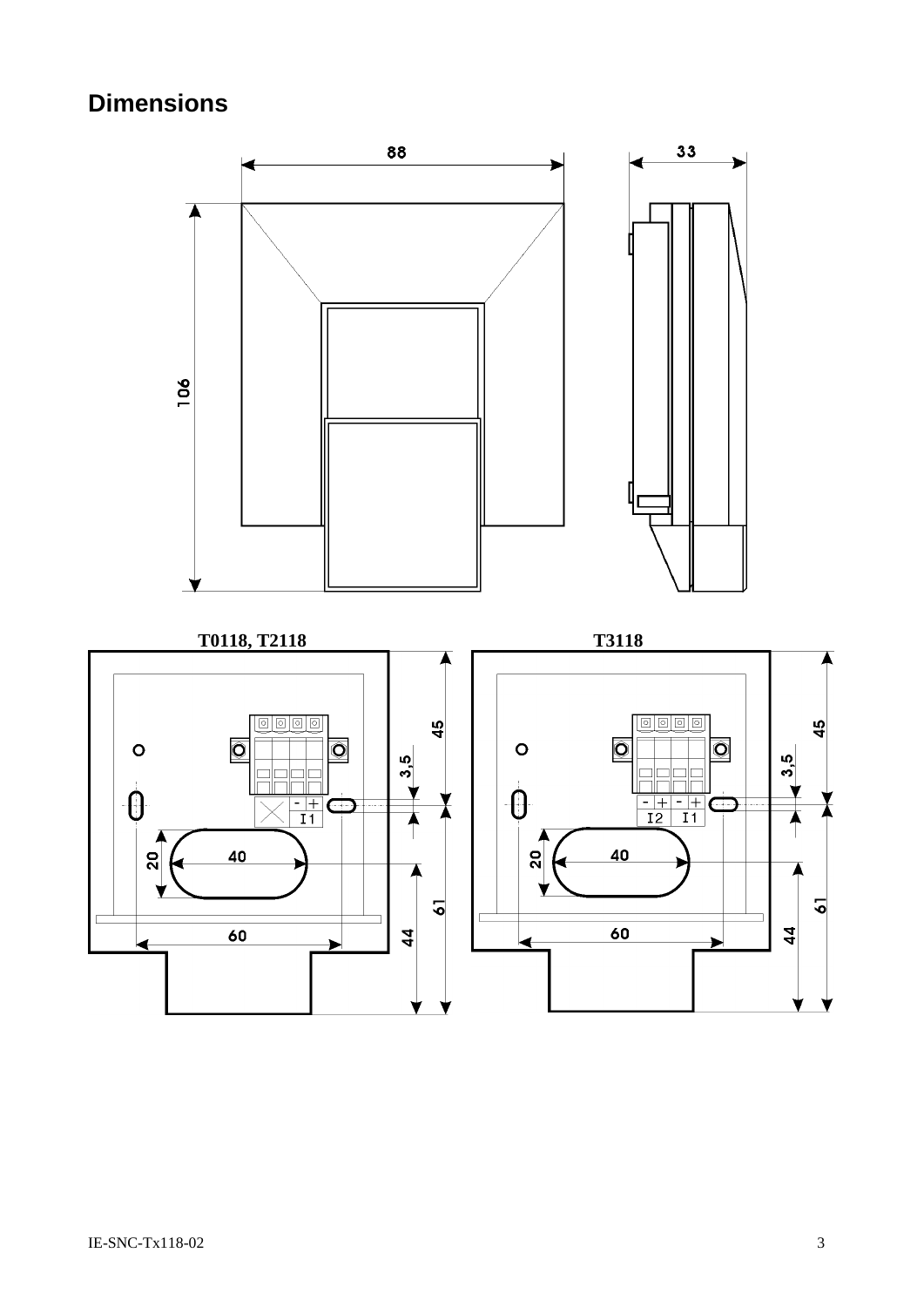## **Device installation**

Devices are designed for indoor applications. It is recommended to mount them on universal wiring box (common installation box KU68) with using two enclosed mounting screws. For correct function there is necessary to find proper device place. It shouldn't be placed at places where it can be affected by sunshine, near radiators, heating elements and other heat sources, air handlers, windows, doors, into racks and shelves and similar places. For buildings with less thermal insulation there is not suitable to place them on external walls of building. If there are communication conductors placed into conduit, there is strongly recommended make it caulk, to restrict air flow around device.

It is recommended to use shielded copper cable (e.g. SYKFY), maximal length 1200m. The cable must be located at indoor rooms (device is not protected for outdoor use). The cable should not be led in parallel along power cabling. Safety distance is up to 0.5 m otherwise undesirable induction of interference signals can appear.

Electrical system (wiring) may do only worker with required qualification by rules in operation.

## **Setting of pressure correction for altitude**

For device T2118 only! If there is necessary to read value of atmospheric pressure corrected with respect to altitude, it is possible to set corresponding pressure offset for this altitude. It is possible to do it with Users software. This value is then automatically added to measured pressure value. The resultant value of pressure with added correction for altitude must be between 300 hPa and 1350 hPa (from 4.351 PSI to 19.580 PSI). Outside this range device sends value of Error 2!

### **Device mounting**

Firstly mount back part of device onto wiring box with two holding screws. Connect cables to terminals with respecting the signal polarity (see figure). Terminals are self-clamping and can be opened by a suitable screwdriver. For the opening, insert the screwdriver to upper terminal hole and lever by him. Then insert front part of device firstly at bottom into hinge and then press both parts together – see figure1



Figure1: Device mounting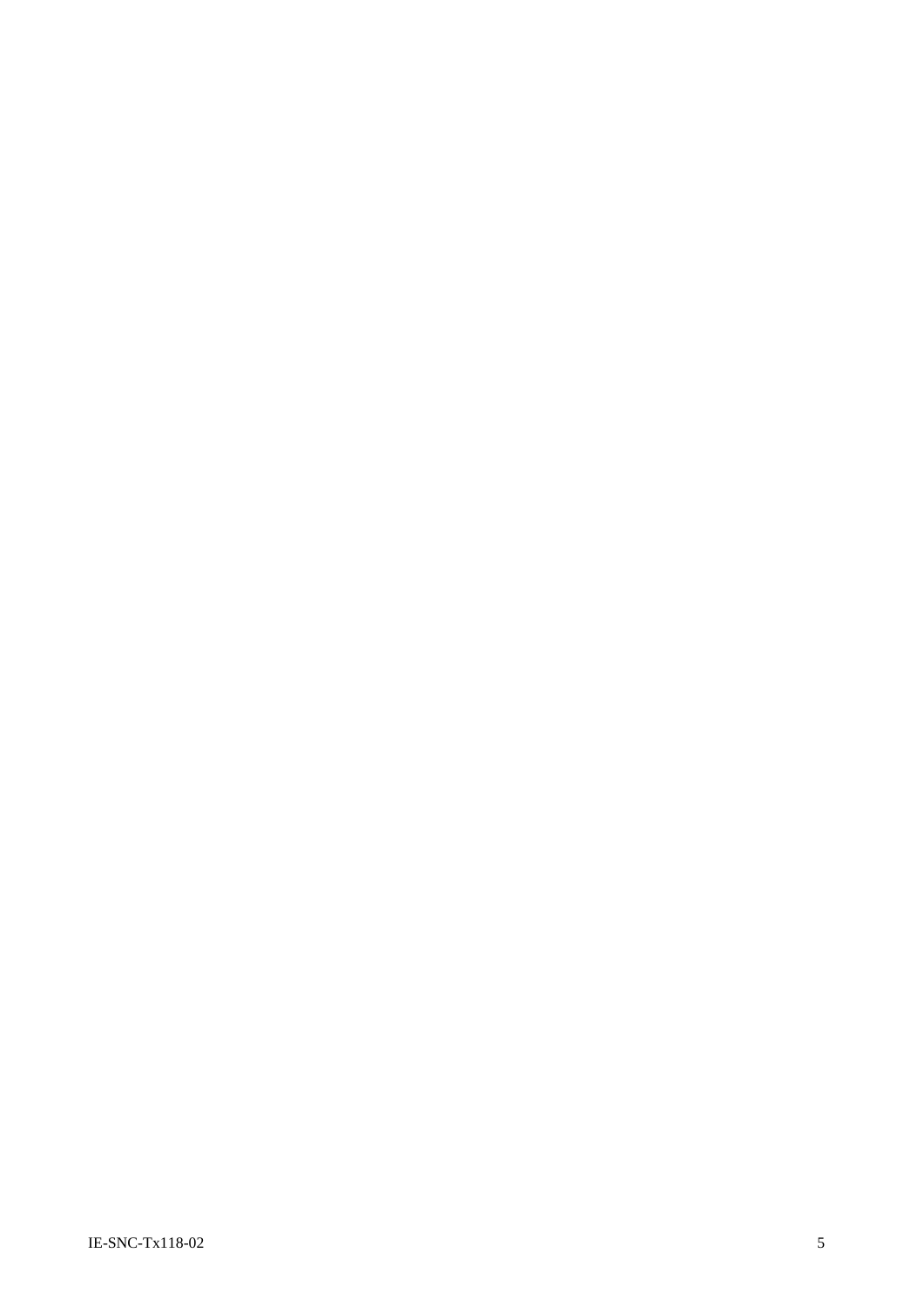# **Device demounting**

If there is necessary demount the device, insert flat bladed screwdriver max. 3.5 mm wide from top side into middle device's air hole. There is fastening member placed, insert screwdriver **beyond** the fastening member about 2 cm deep – number  $\Phi$  at the picture. Then slightly move screwdriver in arrow direction  $\circled{2}$  as shown at the picture. It unlock fastening member and the device is partially opened. Remove the screwdriver and take front part of device at top, see number  $\odot$  at the picture. Pull front part with pendulum motion, remove front cover, numbers  $\odot$  and  $\odot$  at the picture.

If there is necessary remove back part of device, please disconnect cables and unscrew two holding screws.



Figure2: Device demounting

## **Typical application wiring, connection of terminals**

Calculation of minimum power voltage Uss for proper operation:

Uss min> Uo min + Imax  $*$  Rz, where: Uo min= 9 V Imax... approximately 20 mA Rz... sensing resistor (shunt)

For device T3118: Both current loops (I1 and I2) are connected analogically, current loop I1 must be always connected.

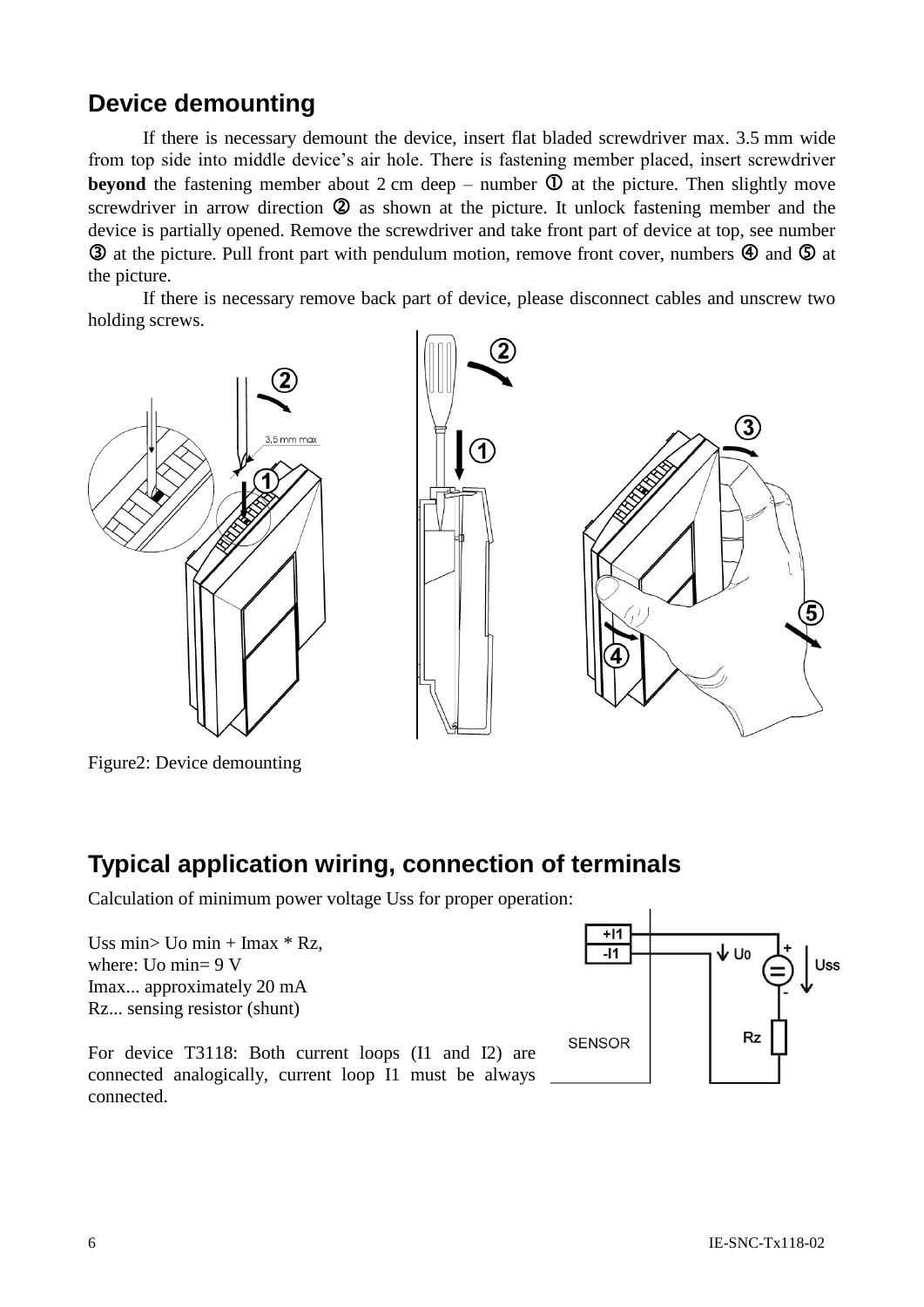# **Info mode**

If you would like to check output range settings, it is possible to verify without a use of the computer. It is necessary to connect the power. **Button** is placed behind small hole on the left side of the device (front view). For button pressing use thin instrument, for example paper clip.





Short button press shows low range and type of measured value for first output (output I1, at LCD indicated by symbol  $\mu$ <sup>1</sup>). Type of measured value is indicated with appropriated value unit. (here  ${}^{\circ}C$  = temperature). Upper line shows current value which is assigned to value of measured value (lower display line). Here 4 mA corresponds with temperature of -10 °C.

Next button press shows values for upper scale limit. (the same channel, the same value) by the same rules as at previous case. Here 20 mA corresponds with temperature of 50 °C.

For T3118 device there is analogously shown I2 output setting.

Next press of button exits info mode and actual measured values are displayed.

**Note:** For atmospheric pressure device T2118 there is at the lower LCD line shown current value assigned to atmospheric pressure value shown at upper LCD line.

**Note:** No measurement and communication is possible during info mode. If device stays in info mode for longer than 15 s, device automatically returns to measuring cycle.

# **Readings on LCD display**

#### **°C, °F**

Reading next to this symbol is measured temperature or error state of value.

#### **%RH**

Reading next to this symbol is measured relative humidity or error state of value.

#### **hPa, PSI, inHg,**

Reading next to this symbol is measured pressure or error state of value. If selected pressure unit is **mBar** or **oz/in<sup>2</sup>** or **mmHg** or **inH2O** or **kPa**, there is shown only value (number) without corresponding pressure unit!

#### **°C / °F DP**

Reading next to this symbol is calculated dew point temperature or error state of value.

#### $g/m<sup>3</sup>$

Reading next to this symbol is calculated absolute humidity or error state of value.

#### **g/kg**

Reading next to this symbol is calculated specific humidity or mixing ratio (depends on device setting) or error state of value.

If specific enthalpy is selected, there is shown only value (number) without corresponding unit!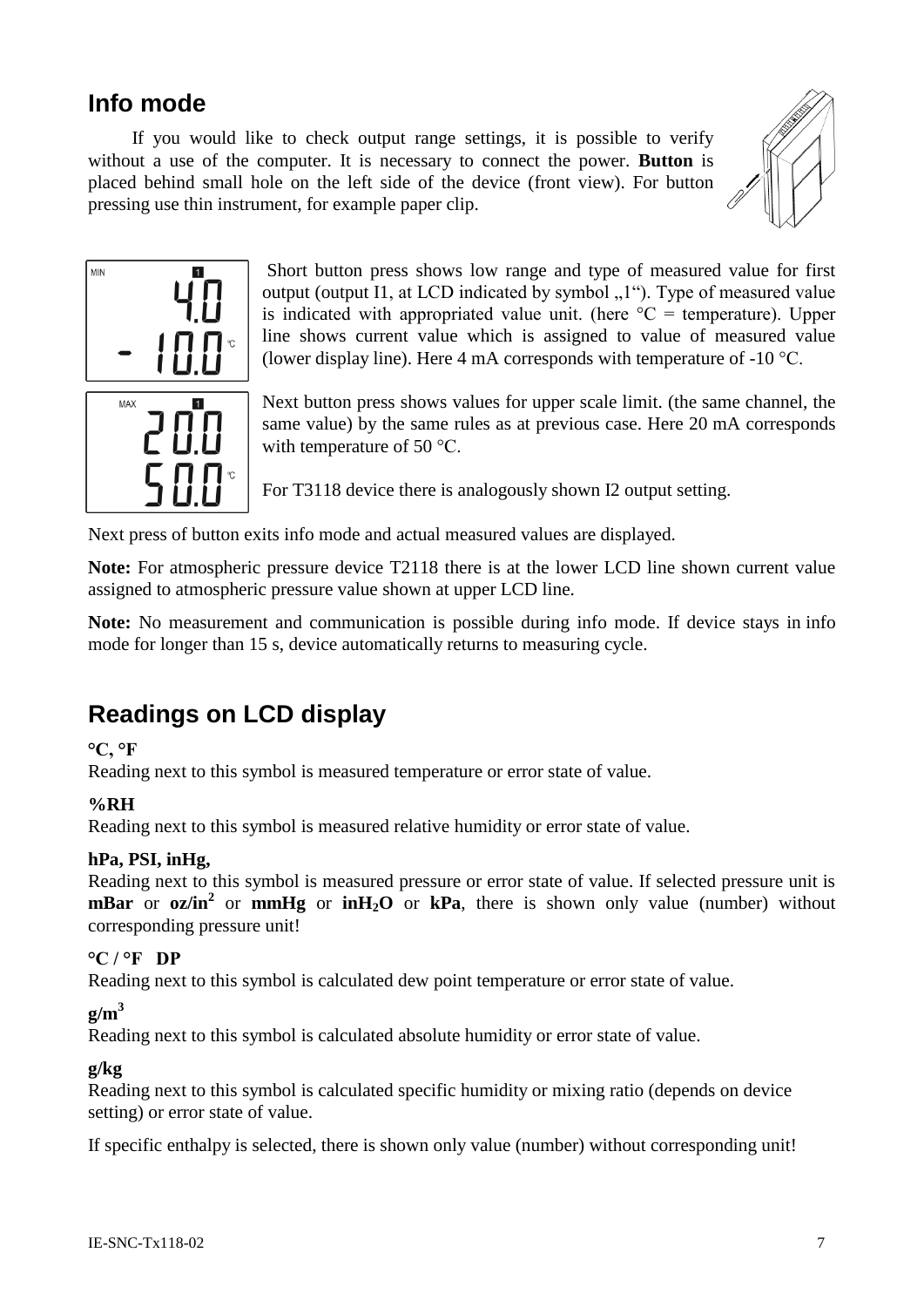# **Technical parameters of the device:**

Accuracy data shown are for value displayed on LCD display. For value on analog output is valid too, if selected output range is set inside measuring range.

#### **Analog outputs:**

T0118, T2118: one output channel I1, range from 4 to 20 mA T3118: two galvanic isolated outputs I1 and I2, range 4 to 20 mA Current output in case of error: approximately  $\langle 3.8 \text{ mA} \rangle$  or  $>24 \text{ mA}$ 

**Power: 9 to 30 V DC**, maximum ripple 0.5 %

#### **Measuring parameters:**

#### **Ambient temperature** – **T0118, T3118**:

| Measuring range:    | $-10$ to $+50$ °C                           |
|---------------------|---------------------------------------------|
| Display resolution: | $0.1 \degree C$                             |
| Accuracy:           | $\pm 0.5$ °C                                |
| Response time:      | air flow approximately 0.3 m/s t90 < 12 min |
|                     | No air flow $t90 < 25$ min                  |

#### **Atmospheric pressure – T2118 only:**

- accuracy of value shown on LCD display:

| Unit                        | hPa, mBar | PSI        | mmHg      | inHg       | in H <sub>2</sub> O | $oz/in^2$ | kPa        |
|-----------------------------|-----------|------------|-----------|------------|---------------------|-----------|------------|
| Range                       | 600       | 8.70       | 450.0     | 17.72      | 240.9               | 139.2     | 60.00      |
|                             | 1100      | 15.95      | 825.1     | 32.48      | 441.6               | 255.3     | 110.00     |
| accuracy                    |           |            |           |            |                     |           |            |
| $T=23$ °C                   | $\pm 1.3$ | $\pm 0.02$ | $\pm 1.0$ | $\pm 0.04$ | $\pm 0.5$           | $\pm 0.3$ | $\pm 0.13$ |
| $0 \leq T \leq 40^{\circ}C$ | $\pm 1.5$ | $\pm 0.02$ | $\pm 1.1$ | $\pm 0.04$ | $\pm 0.6$           | $\pm 0.3$ | $\pm 0.15$ |
| <b>Else</b>                 | $\pm 2.0$ | $\pm 0.03$ | $\pm 1.5$ | $\pm 0.06$ | $\pm 0.8$           | $\pm 0.5$ | $\pm 0.20$ |

Output accuracy:  $\pm$ (accuracy of value shown on LCD display + 0.06% FS)hPa

Response time  $\frac{1}{1}$ : t90 <44 s

#### **Relative humidity - T3118 only**

(reading is temperature compensated at entire temperature range):

| Measuring range:               | 5 to 95 % RH (see Device installation)    |
|--------------------------------|-------------------------------------------|
| Display resolution: $0.1\%$ RH |                                           |
| Accuracy:                      | $\pm$ 2.5 %RH for range from 5 to 60 %RH, |

 $\pm$  3 %RH for range from 60 to 95 %RH, at 23 °C

Response time:  $t90 < 30$  s (air flow approximately 1 m/s, relative humidity step 65 %RH, constant temperature)

 $\overline{a}$ 

<sup>&</sup>lt;sup>1</sup> There is possible to change response time. For more details see file "Description of calibration and adjustment procedure.pdf", which is installed together with Users software.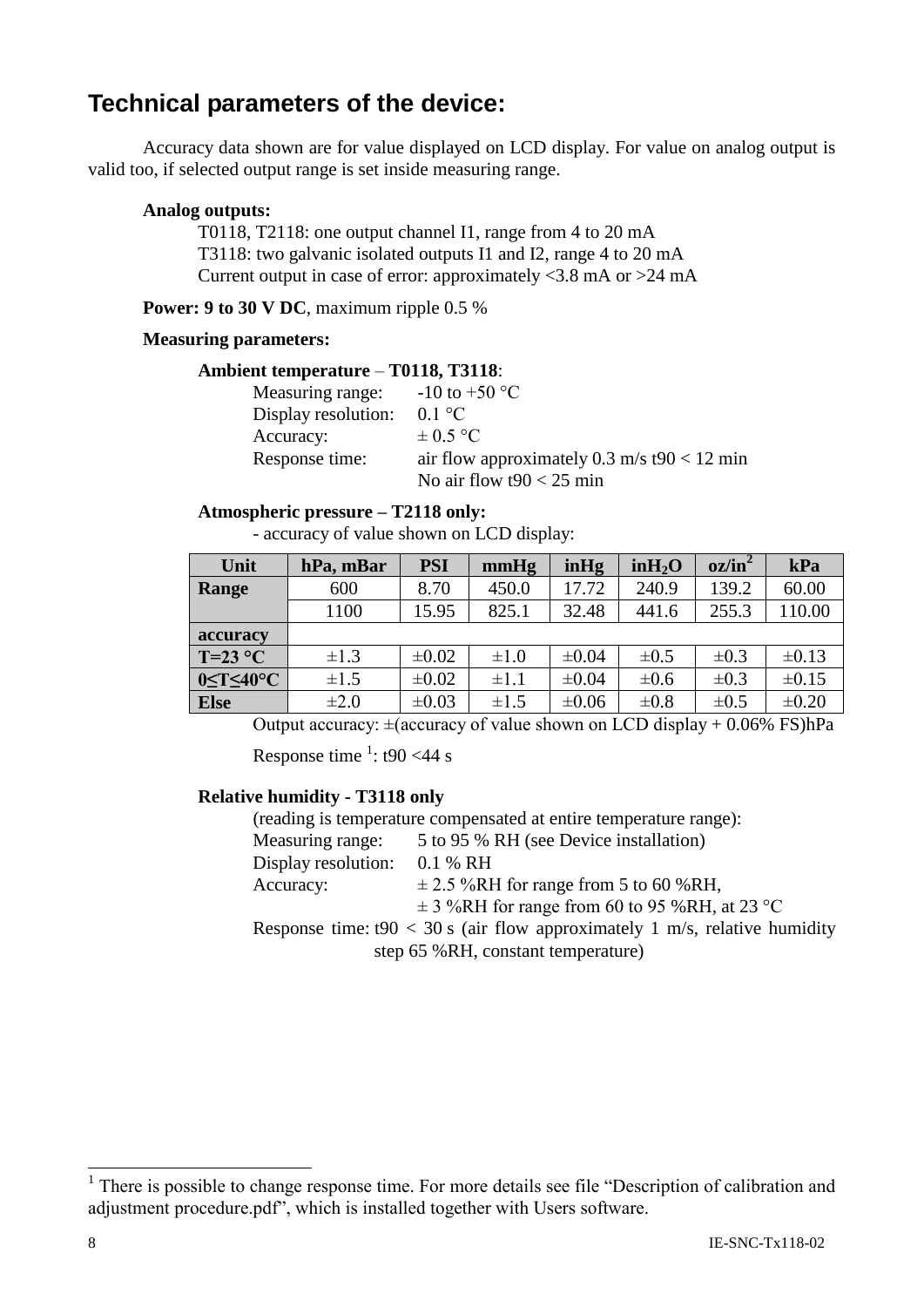#### **The value computed from ambient temperature and relative humidity** - T3118 only**:**

You can choice one of the next value. Display resolution: 0.1 °C

#### **Dew point temperature**

Accuracy:  $\pm 1.6$  °C at ambient temperature T < 25 °C and RH > 30 % Range: -60 to +80  $^{\circ}$ C

#### **Absolute humidity**

Accuracy:  $\pm 3$ g/m<sup>3</sup> at ambient temperature T < 40 °C and RH < 95 % Range: 0 to 400  $\text{g/m}^3$ 

#### <span id="page-8-0"></span>**Specific humidity <sup>2</sup>**

Accuracy:  $\pm 2g/kg$  at ambient temperature T < 35 °C and RH < 95 % Range: 0 to 550  $g/kg$ 

# **Mixing ratio**<sup>[2](#page-8-0)</sup><br>Accuracy:

 $\pm 2.2$ g/kg at ambient temperature T < 35 °C and RH < 95 % Range: 0 to 995 g/kg

#### **Specific enthalpy [2](#page-8-0)**

Accuracy:  $\pm$  3.5kJ/kg at ambient temperature T < 25 °C and RH < 95 % Range: 0 to 995 kJ/kg

| <b>Recommended calibration interval:</b> | <b>T0118</b>               | 2 years |
|------------------------------------------|----------------------------|---------|
|                                          | <b>T2118, T3118</b> 1 year |         |

**Measuring interval and LCD display refresh:** 0.5 s, T2118 2 s

**Communication with computer:** via USB port by means of USB communication cable SP003

**Protection:** IP20

#### **Operating conditions:**

Operating temperature range:  $-10$  to  $+50$  °C Operating humidity range: 0 to 100 %RH (without condensation) Outer characteristics in accordance with EN33-2000-3 normal environment with the specifications: AE1, AN1, BE1 Electromagnetic compatibility: complies EN 61326-1

**Storing conditions**: temperature -30 to +80 °C, humidity 0 to 100 %RH without condensation

**Not allowed manipulations:** It is not allowed to operate the device under other than specified conditions in technical parameters. Devices are not designed for locations with chemically aggressive environment. Temperature and humidity sensors must not be exposed to direct contact to water or other liquids. **Do not use the device in an explosive environment.**

**Dimensions:** 106 x 88 x 33 (h x l x d)

**Weight:** approximately 150 g

**Material of the case:** ABS

 $\overline{a}$ 

 $2$  This value depends on the atmospheric pressure. For computing there is used constant value stored inside the device memory. Default value preset by manufacturer is 1013hPa and can be changed by user's software.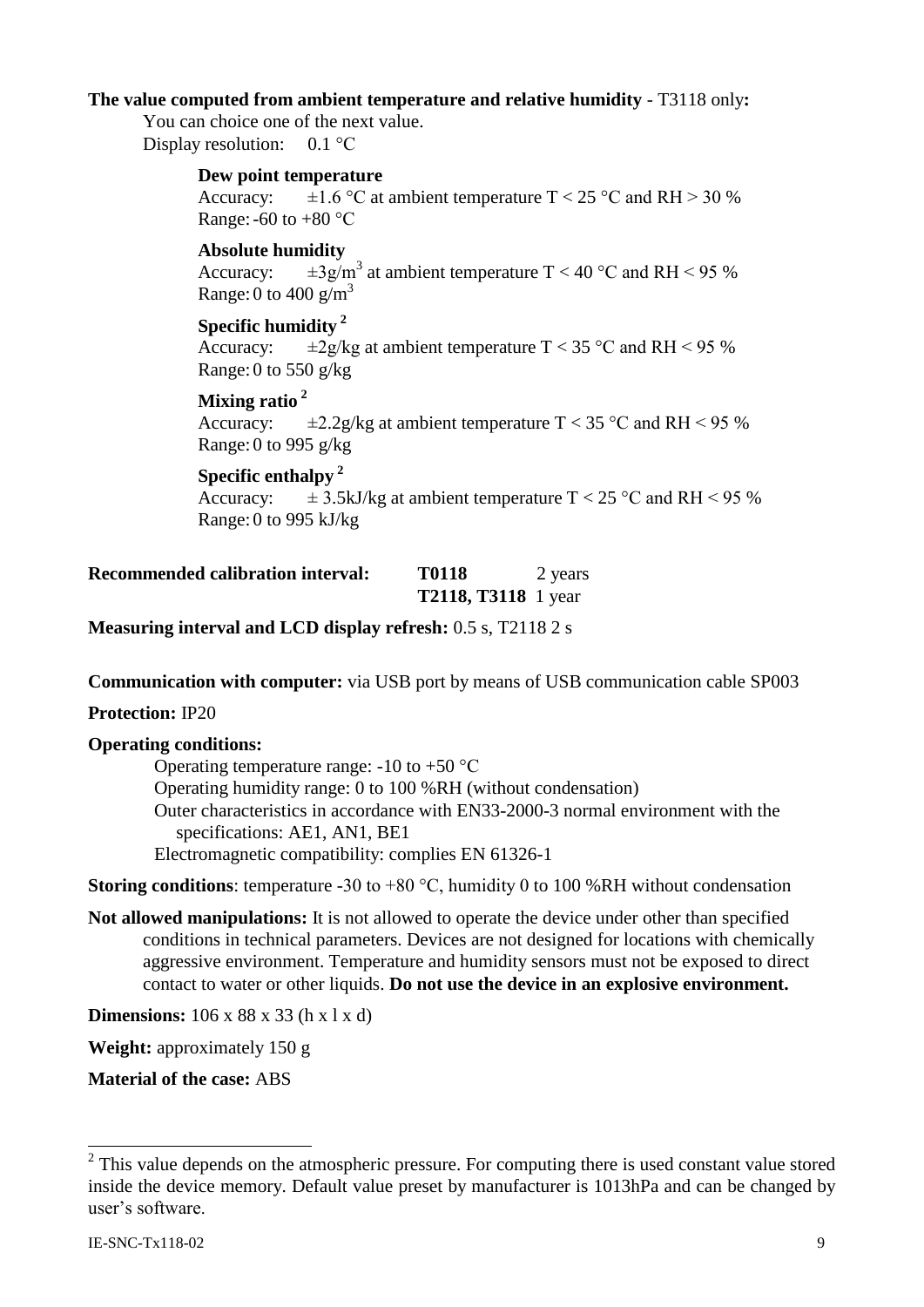# **Procedure of modification of device adjustment:**

- device adjustment is performed by means of the optional SP003 communication cable, connected to USB port of the PC.
- It is necessary to have installed configuration program Tsensor on the PC, It is free to download at [www.cometsystem.cz.](http://www.cometsystem.cz/) During installation please take care about installation of driver for USB communication cable
- Demount the device (see chapter "Device demounting")
- Connect SP003 communication cable to the device and PC. Installed USB driver detect connected cable and create virtual COM port inside the PC. Display must light up, or at least must light up all symbols for one second (if LCD was switched OFF by program before).
- Run installed Tsensor program and select corresponding communication COM port (as described above)
- Now make new device setting throw Tsensor program
- When new setting is saved and finished, disconnect the cable from the device and mount the device.

# **Error States of the device**

Device continuously checks its state during operation. In case error is found LCD displays corresponding error code:

#### **Error 0**

First line displays "Err0".

Check sum error of stored setting inside device's memory. Output value is  $\leq 3.8$  mA. This error appears if incorrect writing procedure to device's memory occurred or if damage of calibration data appeared. At this state device does not measure and calculate values. It is a serious error, contact distributor of the device to fix.

#### **Error 1**

Measured or calculated value except in pressure is over upper limit of allowed full scale range. There is a reading "Err1" on LCD display. Output value is about 24.5 mA

This state appears in case of:

- Measured temperature is higher than approximately 600°C (i.e. high non-measurable  $\bullet$ resistance of temperature sensor, probably opened circuit).
- Relative humidity is higher than 100%, i.e. damaged humidity sensor, or humidity calculation of humidity is not possible (due to error during temperature measurement)
- Computed value calculation of the value is not possible (error during measurement of temperature or relative humidity or value is over range)

#### **Error 2**

There is a reading "Err2" on LCD display. Measured or calculated value is below lower limit of allowed full scale range or atmospheric pressure error occurred. Output value is about 3.8 mA. This state appears in case of:

Measured temperature is lower than approximately -210°C (i.e. low resistance of temperature sensor, probably short circuit).